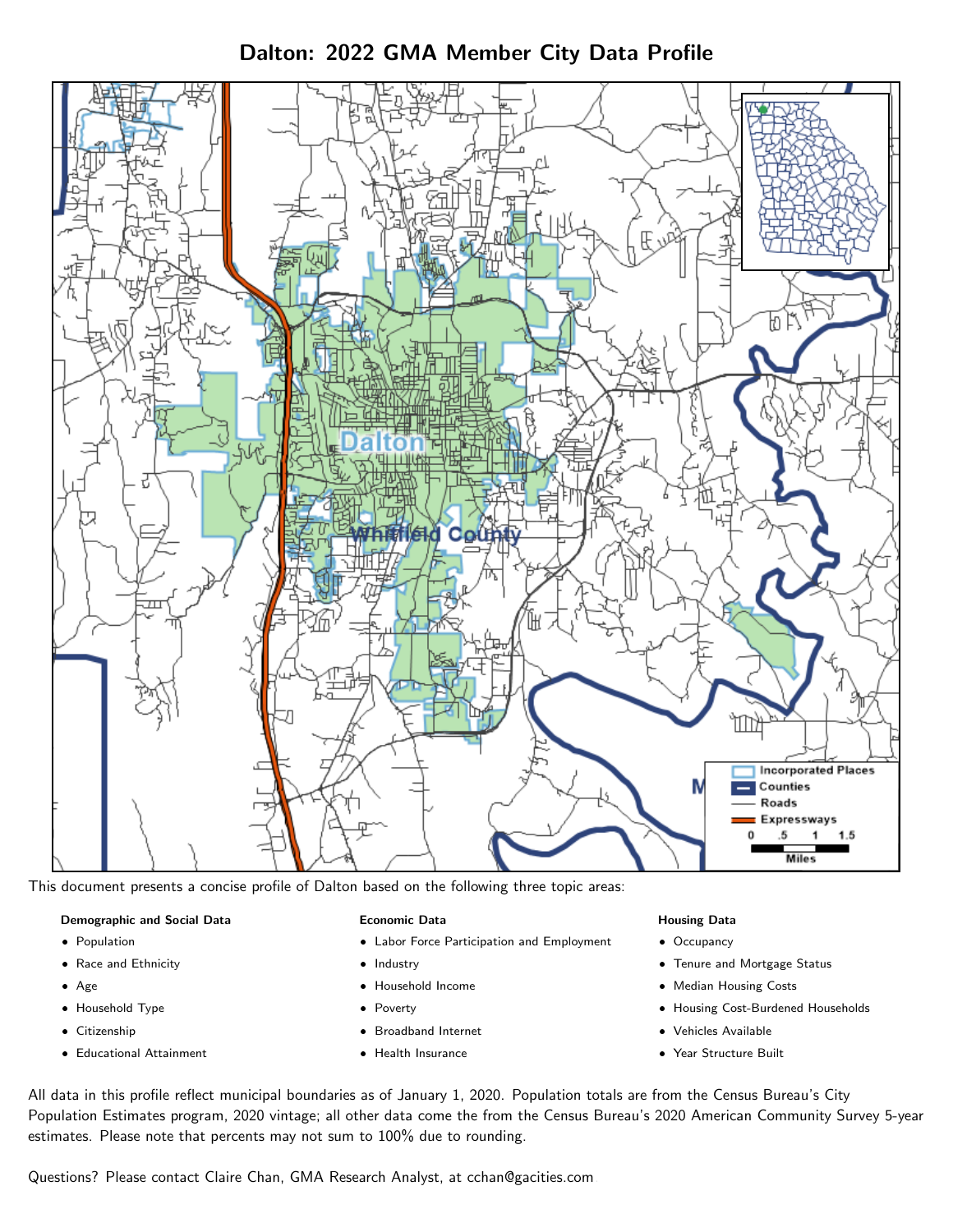# Dalton: Demographic and Social





**Citizenship** 

Age



Source: American Community Survey, 2020 5-year estimates, table B05002 Source: American Community Survey, 2020 5-year estimates, table B15002

Race and Ethnicity



Source: U.S. Census Bureau, City Population Estimates, 2020 vintage Source: American Community Survey, 2020 5-year estimates, table B03002

# Household Type



Source: American Community Survey, 2020 5-year estimates, table B01001 Source: American Community Survey, 2020 5-year estimates, table B11001

### Educational Attainment



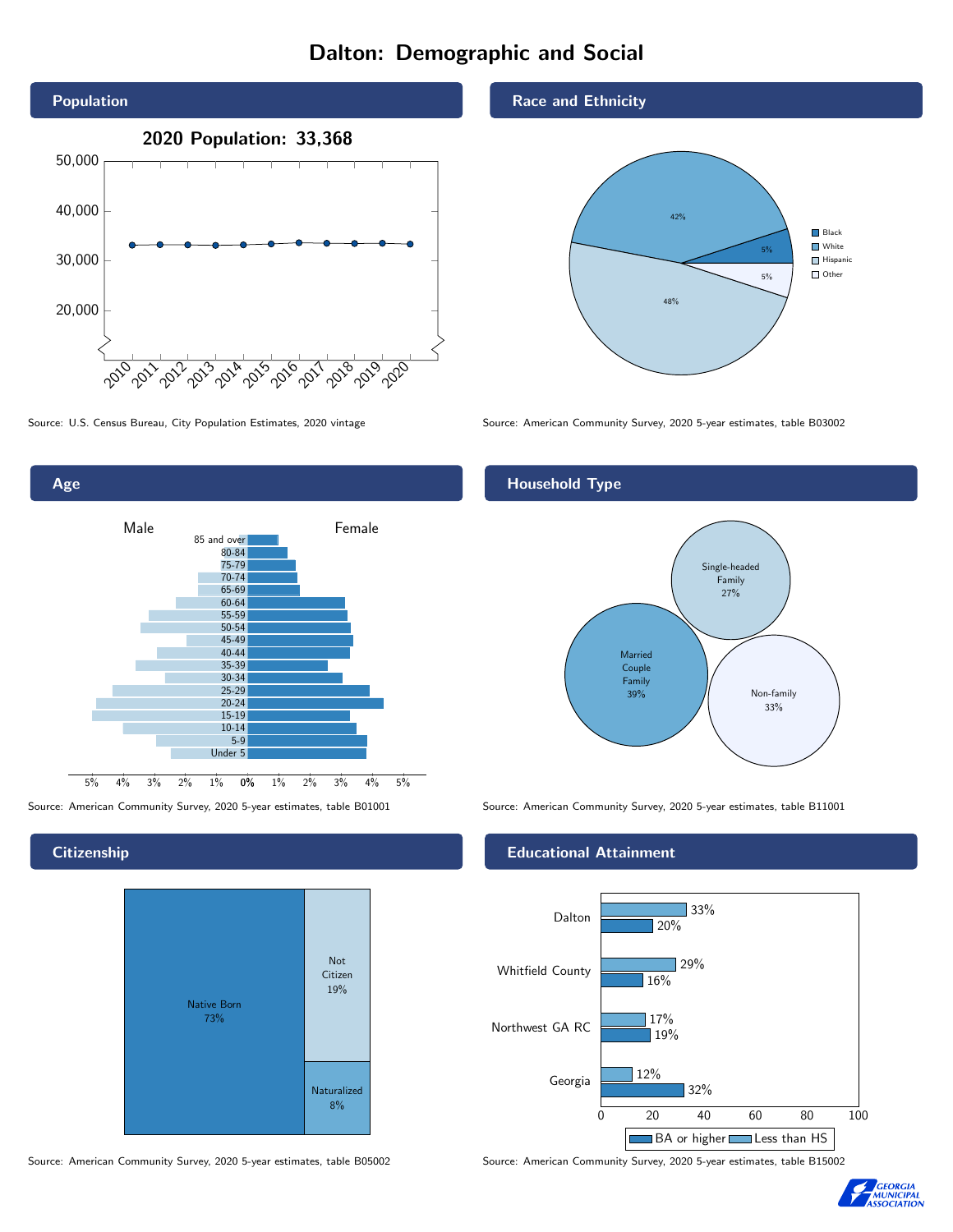# Dalton: Economic







Source: American Community Survey, 2020 5-year estimates, table B23001 Note: Unemployment rate is based upon the civilian labor force.



Source: American Community Survey, 2020 5-year estimates, tables B19013 and B19025 Source: American Community Survey, 2020 5-year estimates, table B17010



#### Industry

| Agriculture, forestry, fishing and hunting, and mining      | $0\%$ |
|-------------------------------------------------------------|-------|
| Construction                                                | 5%    |
| Manufacturing                                               | 41%   |
| <b>Wholesale Trade</b>                                      | 2%    |
| Retail Trade                                                | 8%    |
| Transportation and warehousing, and utilities               | $2\%$ |
| Information                                                 | $1\%$ |
| Finance and insurance, real estate, rental, leasing         | 2%    |
| Professional, scientific, mgt, administrative, waste mgt    | 7%    |
| Educational services, and health care and social assistance | 14%   |
| Arts, entertainment, recreation, accommodation, food        | 11%   |
| service                                                     |       |
| Other services, except public administration                | 6%    |
| Public administration                                       | $1\%$ |

Source: American Community Survey, 2020 5-year estimates, table C24030

## Poverty



### Health Insurance



Source: American Community Survey, 2020 5-year estimates, table B28002 Source: American Community Survey, 2020 5-year estimates, table B18135